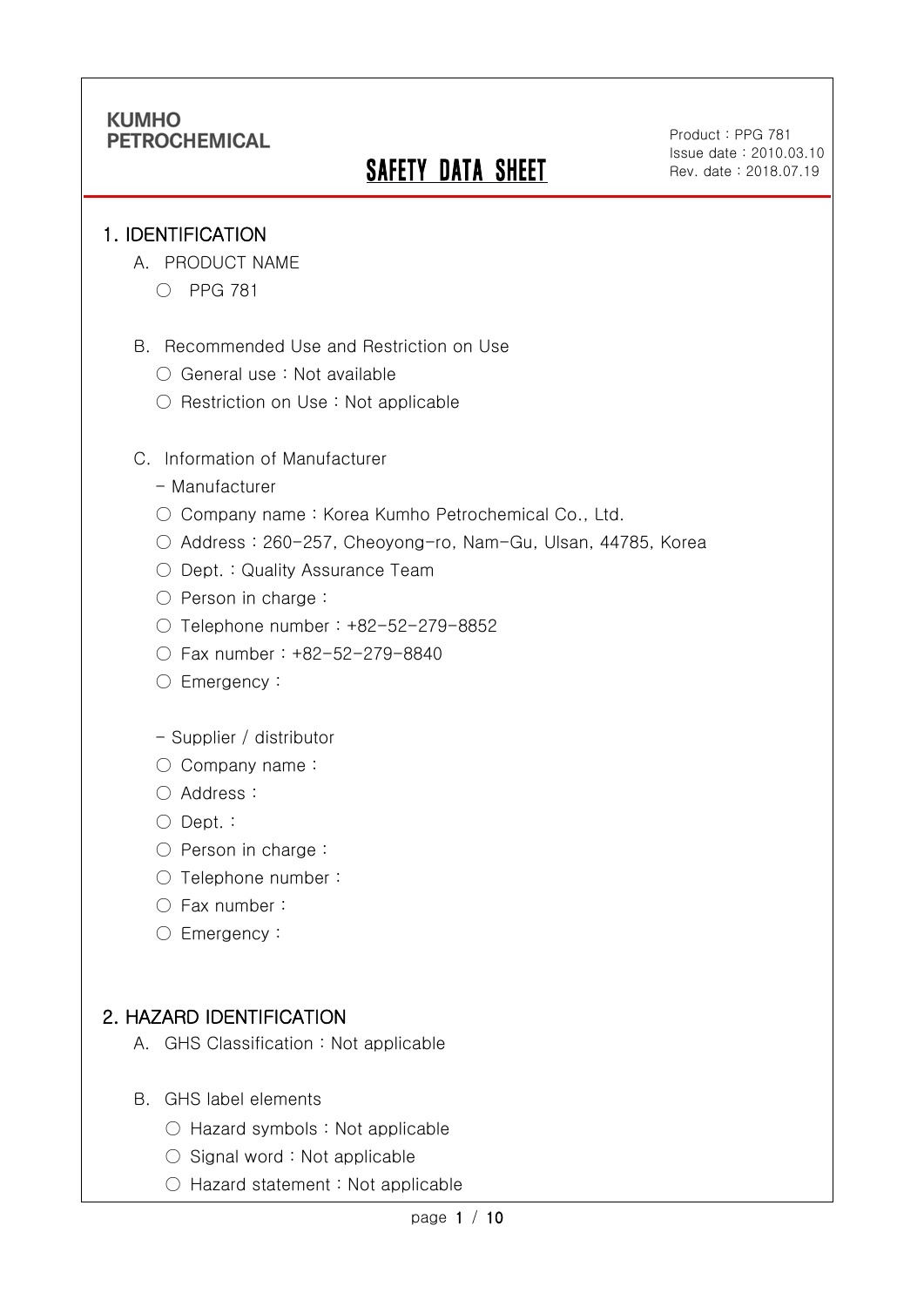Ī

# **SAFETY DATA SHEET**

○ Precautionary statements : Not applicable

C. Other hazards which do not result in classification :

- NFPA rating: (0~4 steps) : Health=0, Flammability=0, Reactivity=0

### 3. COMPOSITION/INFORMATION ON INGREDIENTS

| Chemical name                                             | CAS No./ECL No./EINECS No. | Contents(%) |
|-----------------------------------------------------------|----------------------------|-------------|
| Polypropylene Triol                                       | 25791-96-2/KE-29338        | $30 - 50$   |
| Benzenediamine(Polymer with<br>methyloxirane and oxirane) | 67800-94-6                 | $30 - 50$   |
| Additives                                                 | Proprietary                | 15~20       |

※ Reference No. : ECL(Registration number of Korean Existing Chemical List) EINECS(Registration number of Europe Existing Chemical List)

### 4. FIRST-AID MEASURES

- A. Eye Contact :
	- Immediately flush eyes with plenty of water at least 15minutes.
	- If irritation persists, get a doctor's examination.
- B. Skin Contact :
	- Wash the contaminated skin area with running water.
	- If irritation persists, get a doctor's attention.

#### C. Inhalation :

- Remove victim to fresh air immediately.
- Take Artificial respiration if not breathing.
- Use respirator when breathing is difficult.
- Get medical attention.
- D. Ingestion :
	- Do not induce vomiting.
	- Do not feed anything if that is not conscious.
	- Give 2~4 cups water or milk if conscious.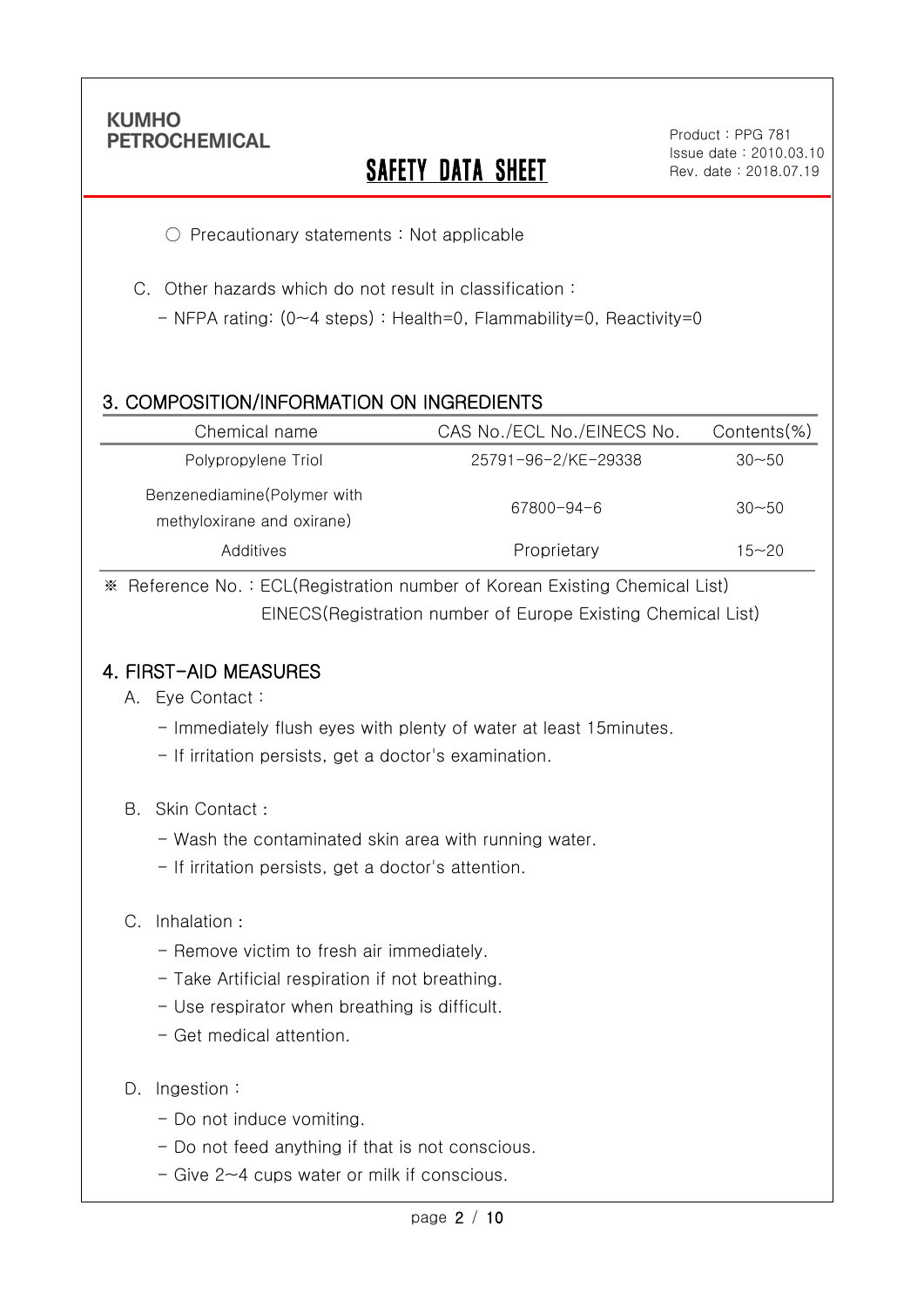Ī

# SAFETY DATA SHEET

Product : PPG 781 Issue date : 2010.03.10 Rev. date : 2018.07.19

- Get medical attention.

- E. Delay and immediate effects and also chronic effects from short and long term exposure : Not available
- F. Notice to Physician :
	- Treatment may vary with condition of victim and specifics of incident.

### 5. FIRE FIGHTING MEASURE

A. Suitable (Unsuitable) extinguishing media :

- $\circ$  Extinguishing media: Carbon Dioxide, dry chemical, foam.
- Unsuitable Extinguishing media : Do not use direct water.
- $\bigcirc$  Large fire : Alcohol-resistant foam.

B. Specific hazards arising from the chemical

- Combustion: Carbon dioxide, carbon monoxide
- Levels of fire hazard :
	- There is potential for caused by the fire that irritating or toxic gases.
	- Vapors are heavier than air.
	- Containers may rupture or explode if exposed.
- C. Fire fighting procedures and equipments :
	- Wear appropriate personal protective equipment(see section 8. EXPOSURE CONTROLS/PERSONAL PROTECTION).
	- Use water spray to keep fire-exposed containers cool.
	- Move container from fire area if it can be done without risk.
	- Suppression using water can be spread fire.
	- Avoid inhalation of substance itself or combustion.
	- Stay upwind and keep out of low areas.

## 6. ACCIDENTAL RELEASE MEASURES

- A. Personal Precautions, Protective Equipment and Emergency procedures :
	- Perform in accordance with 「 See section 8. EXPOSURE CONTROLS / PERSONAL PROTECTION」. Put on appropriate personal protective equipment.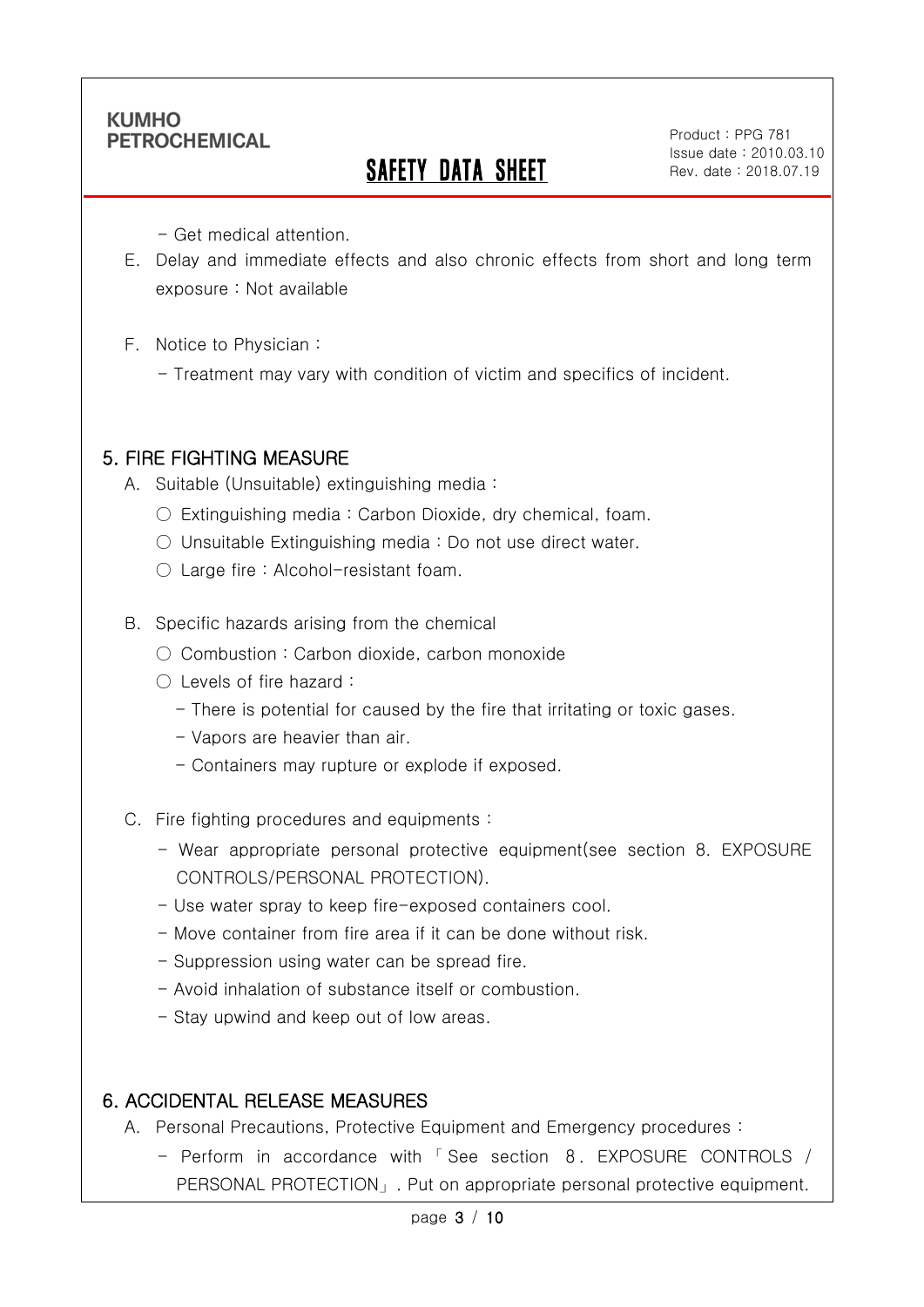Ī

# SAFETY DATA SHEET

Product : PPG 781 Issue date : 2010.03.10 Rev. date : 2018.07.19

- Avoid contact with eyes and skin.
- Avoid inhalation of substance itself or combustion.
- Evacuation against the wind.
- Avoid contact with heat, sparks, flame or other ignition sources.
- B. Environmental Precautions
	- Avoid dispersal of spilt material and runoff and contact with waterways, drains and sewers. If large spills, advise emergency services.
- C. Methods and materials for containment and cleaning up :
	- $\bigcirc$  For small spills.
		- Remove all sources of ignition.
		- Absorb for use sand or other non-combustible material.
		- Ventilate leak areas and clearing leak area.
	- $\bigcirc$  For large spills.
		- Remove all sources of ignition.
		- Dike to prevent flowing into the nearby river and reservoir.
		- Avoid entering to sewers or water system.
		- Absorb for use sand or other non-combustible material.
		- Appropriate container for disposal of spilled material collected.

### 7. HANDLING AND STORAGE

- A. Handling :
	- Perform in accordance with 「 See section 8. EXPOSURE CONTROLS / PERSONAL PROTECTION」. Put on appropriate personal protective equipment.
	- Handle in a well-ventilated place.
	- Avoid contact with heat, sparks, flame or other ignition sources.
	- Remove all sources of ignition.
	- Wash thoroughly after handling.
- B. Storage Precautionary Statements :
	- Do not store where the moisture.
	- Store in a cool, dry, location and avoid heat.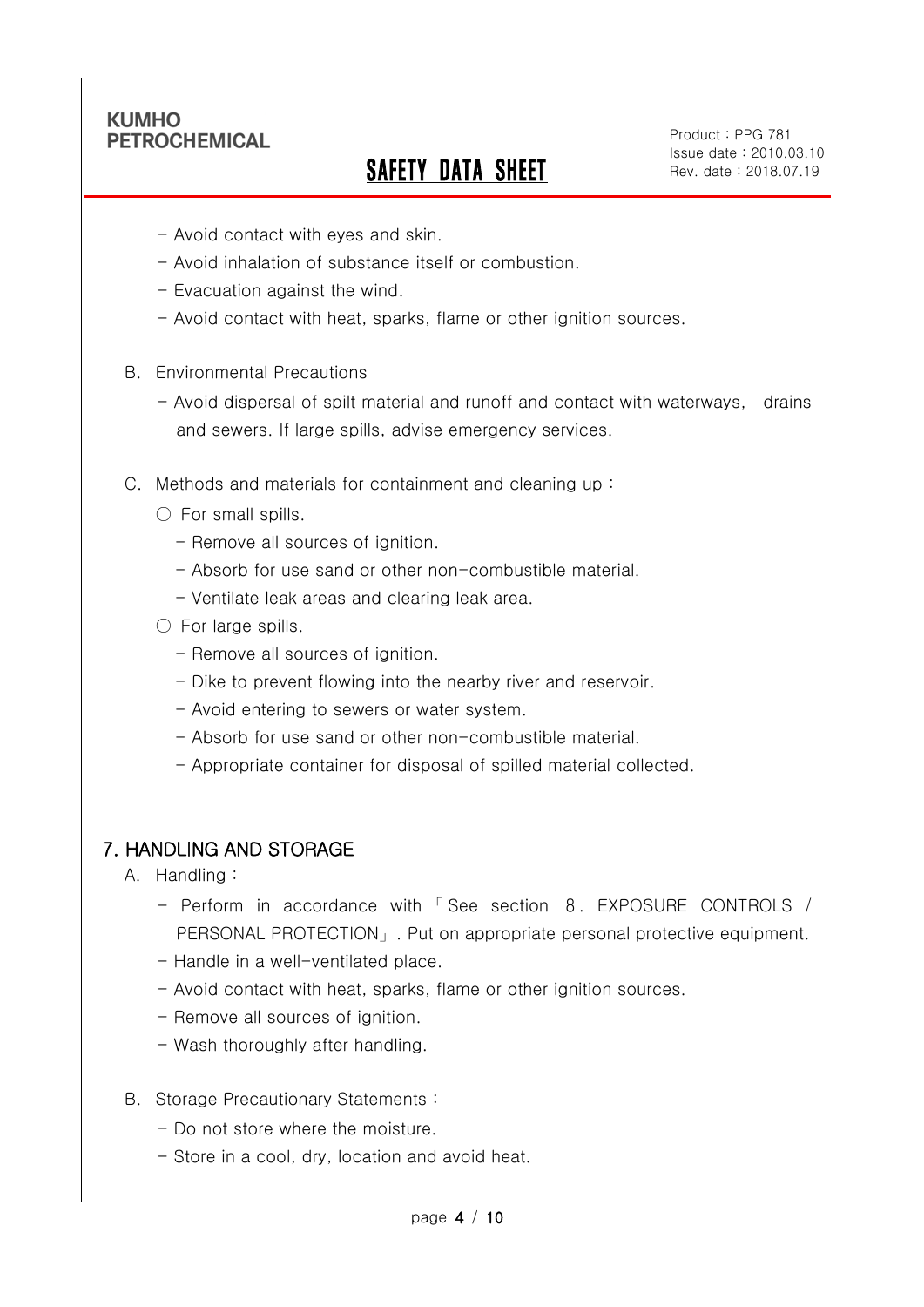Ī

# SAFETY DATA SHEET

Product : PPG 781 Issue date : 2010.03.10 Rev. date : 2018.07.19

### 8. EXPOSURE CONTROLS/PERSONAL PROTECTION

- A. Exposure limit
	- Exposure limit under ISHL : Not applicable
	- ACGIH : Not applicable
	- Biological exposure limits : Not applicable
- B. Engineering Controls
	- A system of local and/or general exhaust is recommended to keep employee exposures above the Exposure Limits. Local exhaust ventilation is generally preferred because it can control the emissions of the contaminant at its source, preventing dispersion of it into the general work area. The use of local exhaust ventilation is recommended to control emissions near the source.

#### C. Personal Protective Equipment :

- O Respiratory Protection : Use the respirator be given official approval by Korea Occupational Safety & Health Agency. Under conditions of frequent use or heavy exposure, Respiratory protection may be needed. Respiratory protection is ranked in order from minimum to maximum. Consider warning properties before use.
	- ※ When take shelter
	- Any chemical cartridge respirator with organic vapour cartridge(s).
	- Any chemical cartridge respirator with a full facepiece and organic vapour cartridge(s).
	- Any air-purifying respirator with a full facepiece and an organic vapour canister.
	- ※ For Unknown Concentration or Immediately Dangerous to Life or Health
	- Self-contained breathing apparatus (pressure-demand or other positive-pressure mode in combination), supplied-air respirator with full facepiece.
- Eye Protection : Wear primary eye protection such as splash resistant safety goggles with a secondary protection faceshield. Provide an emergency eye wash station and quick drench shower in the immediate work area.
- Hand Protection : Wear chemical resistant protected gloves if there is hazard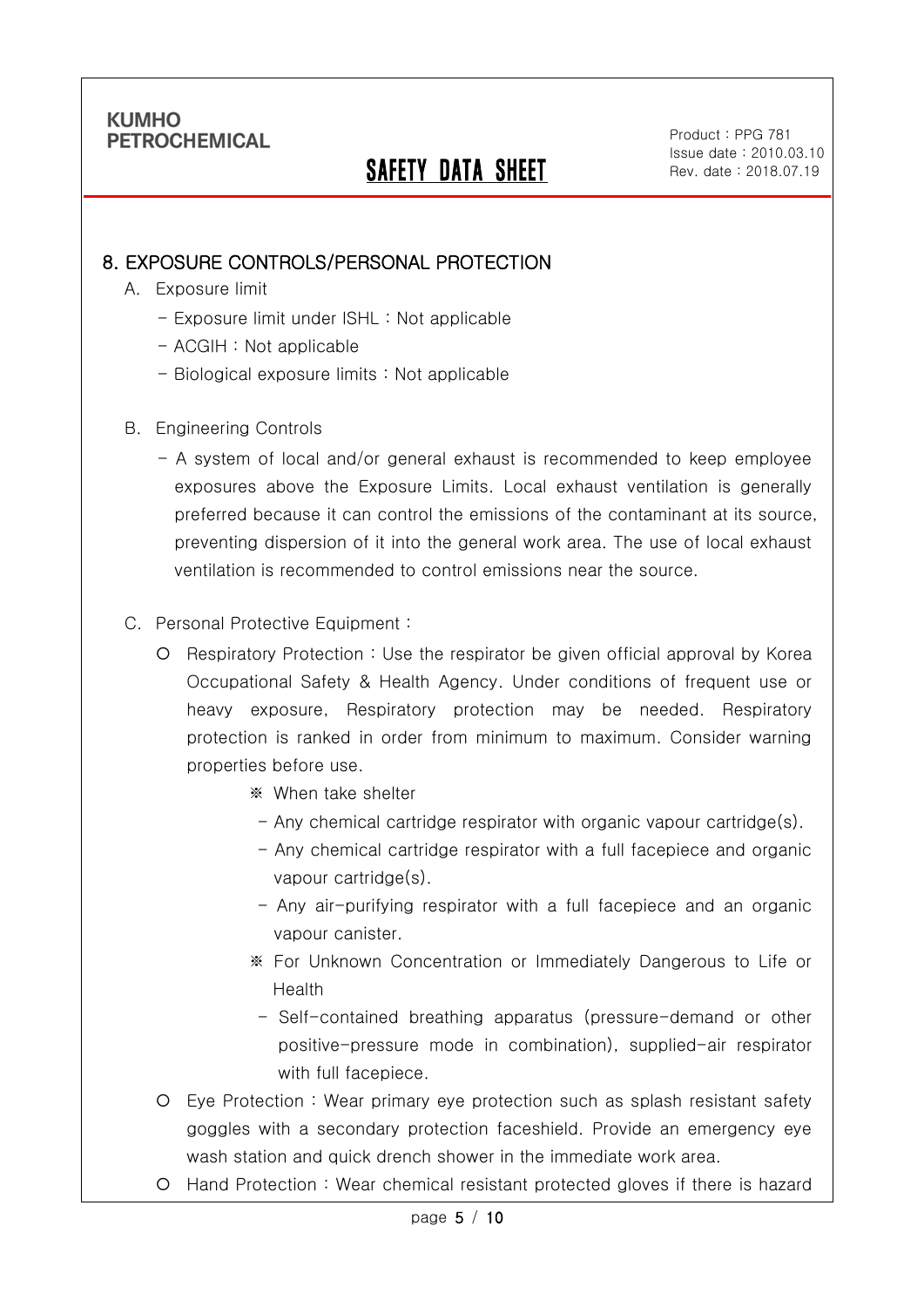Ī

# SAFETY DATA SHEET

Product : PPG 781 Issue date : 2010.03.10 Rev. date : 2018.07.19

potential for direct skin contact. Wear heat resistant protected gloves to withstand the temperature of molten product.

 Body Protection : Wear chemical resistant protected clothing if there is hazard potential for direct contact.

## 9. PHYSICAL AND CHEMICAL PROPERTIES

- A. Appearance : liquid
- B. Odor : Mild odor
- C. Odor threshold : Not available
- D. pH : Not applicable
- E. Melting point/Freezing point : Not available
- F. Initial Boiling Point/Boiling Ranges : Not available
- G. Flash point : Not available
- H. Evapourating Rate : Not available
- I. Flammability(solid, gas) : Not available
- J. Upper/Lower Flammability or explosive limits : Not available
- K. Vapour pressure : > 1.0
- L. Solubility : Insoluble
- M. Vapour density(Air=1) : Not applicable
- N. Relative density : 1.05~1.15
- O. Partition coefficient of n-octanol/water : Not available
- P. Autoignition Temperature : Not available
- Q. Decomposition Temperature : Not applicable
- R. Viscosity : 1,000~2,500 (at 25℃)
- S. Molecular weight : Not available

## 10. STABILITY AND REACTIVITY

A. Stability

- This material is stable under recommended storage and handling conditions

- B. Possibility of Hazardous Reaction
	- Will not occur.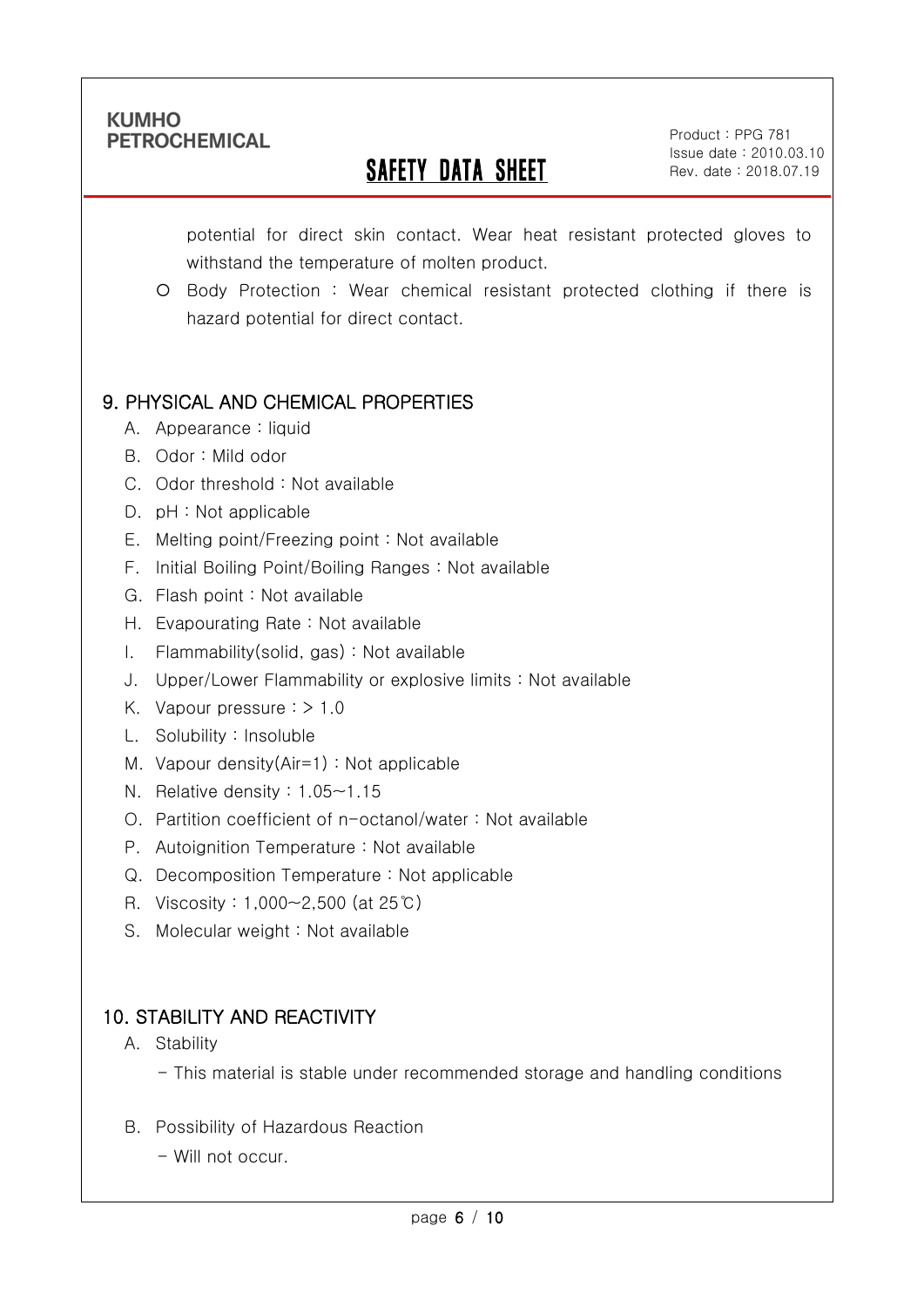Ī

# **SAFETY DATA SHEET**

Product : PPG 781 Issue date : 2010.03.10 Rev. date : 2018.07.19

- C. Conditions to Avoid
	- High temperature.
- D. Materials to Avoid
	- Strong acids, strong oxidizing agents, alkali or alkaline substances (copper, zinc or brass)
- E. Hazardous Decomposition Products
	- Carbon monoxide, carbon dioxide

### 11. TOXOCOLOGICAL INFORMATION

- A. Information on the likely routes of exposure
	- (Respiratory tracts) : Not applicable
	- (Oral) : Not applicable
	- (Eye ∙ Skin) : Not applicable
- B. Delayed and immediate effects and also chronic effects from short and long term exposure
	- Acute toxicity : Not available
	- O Skin corrosion/irritation : Not available
	- Serious eye damage/irritation : Not available
	- Respiratory sensitization : Not available
	- $O$  Skin sensitization : Not available
	- Carcinogenicity : Not available
	- Germ cell mutagenicity : Not available
	- O Reproductive toxicity : Not available
	- Specific target organ toxicity(single exposure) : Not available
	- Specific target organ toxicity(repeated exposure) : Not available
	- Aspiration hazard : Not available
	- Chronic effect : Not available
- C. Calculation the classification of the mixture(acute toxicity estimate calculation etc.) : Not applicable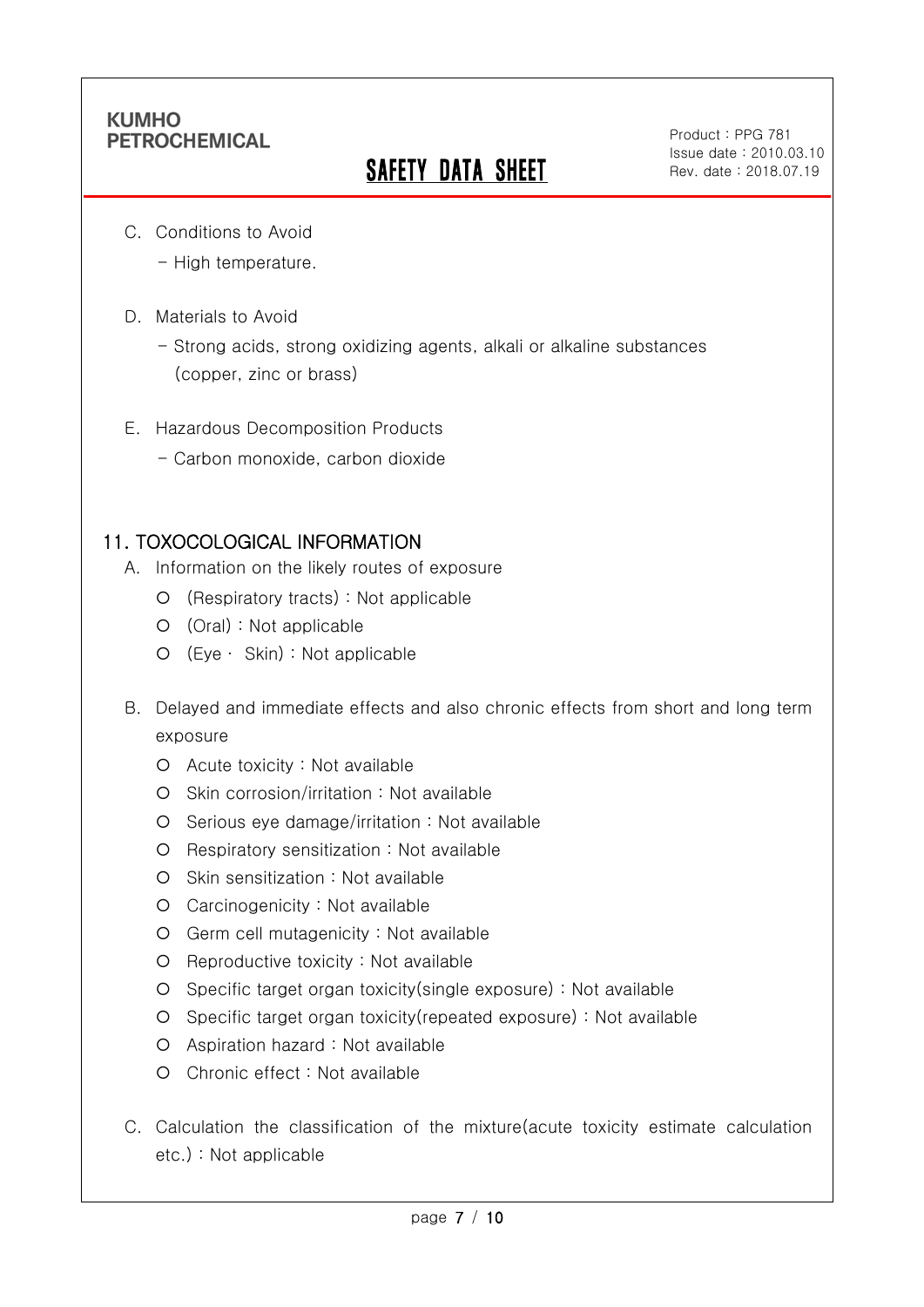Ī

# **SAFETY DATA SHEET**

Product : PPG 781 Issue date : 2010.03.10 Rev. date : 2018.07.19

#### 12. ECOLOGICAL INFORMATION

A. Ecotoxicity : Not available

B. Persistence and degradability : Not available

C. Bioaccumulative potential : Not available

D. Mobility in soil : Not available

E. Other adverse effects : Not available

#### 13. DISPOSAL CONSIDERATION

A. Disposal methods

- The user of this product must properly characterize the waste/container generated from the use of this product in accordance with all applicable federal, state and/or local laws and regulations in order to determine the proper disposal of the waste in accordance with all applicable federal, state and/or local laws and regulations.

B. Special precautions for disposal :

- The user of this product must disposal by oneself or entrust to waste disposer or person who other' s waste recycle and dispose, person who establish and operate waste disposal facilities.
- Dispose of waste in accordance with local regulation.

#### 14. TRANSPORT INFORMATION

A. UN number : Not regulated for transport of dangerous goods

- B. Proper shipping name : Not applicable
- C. Hazard class : Not applicable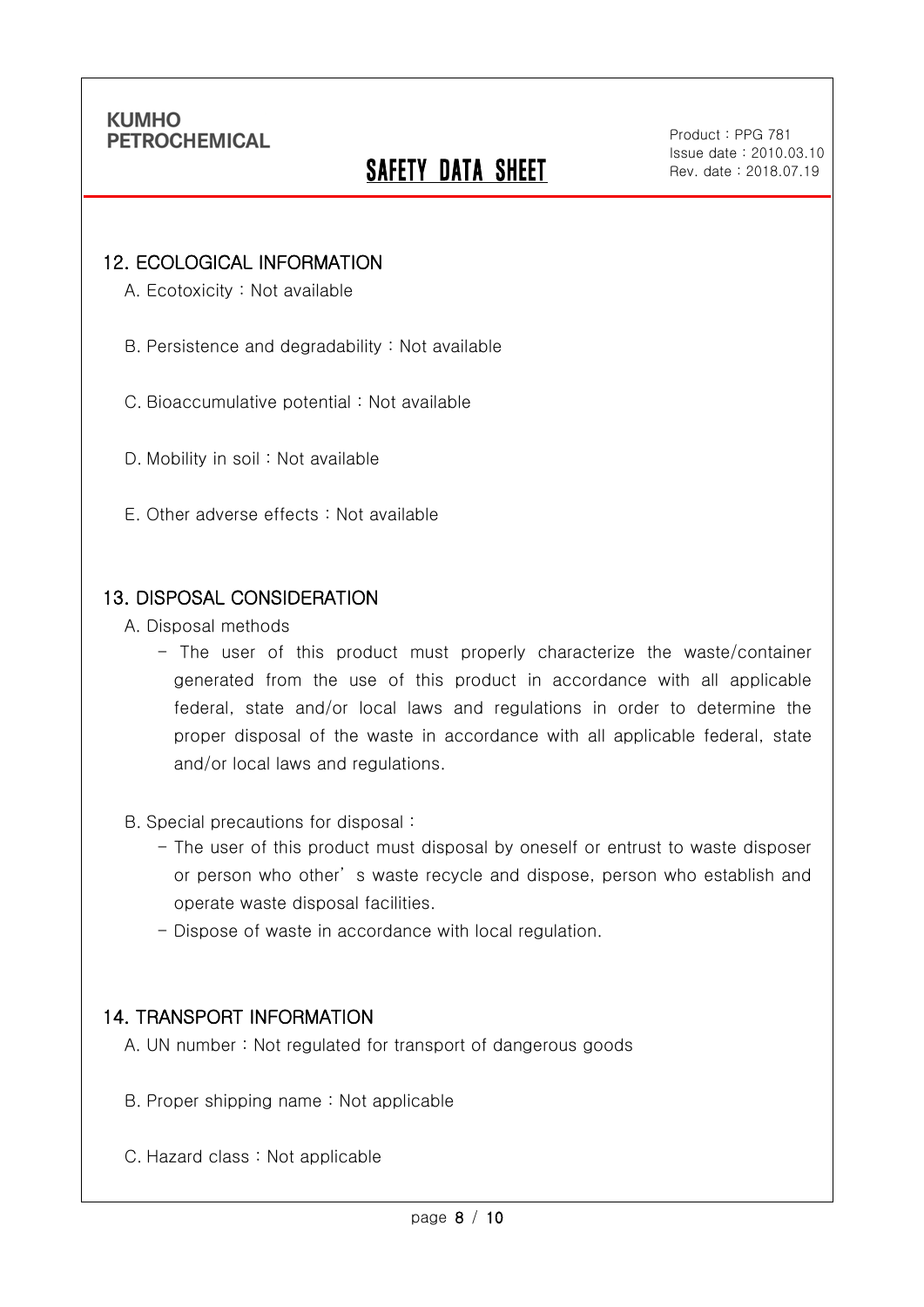Ī

# **SAFETY DATA SHEET**

Product : PPG 781 Issue date : 2010.03.10 Rev. date : 2018.07.19

- D. Packing group : Not applicable
- E. Marine pollutant : Not applicable
- F. Special precautions for user related to transport or transportation measures :
	- 1) EmS FIRE SCHEDULE : Not applicable
	- 2) EmS SPILLAGE SCHEDULE : Not applicable
- G. IATA Transport : Not Classified as dangerous for IATA Transport

#### 15. REGULATORY INFORMATION

- A. Korea Industry Safety and Health Law (ISHL) :
	- $\circ$  This product is subject to the chemical for classification and labeling under ISHL Article 41.
- B. The Toxic Chemical Control Act in Korea(TCCA)
	- $\circ$  This product is not classified as Toxic chemical and Observational chemical under TCCA Article 2.3. and 2.4.
	- Toxic Release Inventory(TRI) Chemicals : Not regulated
- C. Dangerous goods Safety Management Law in Korea :
	- Dangerous goods Class 4 flammable liquid, Petroleum Class 4 (Storage volume limit: 6000 L)
- D. US regulations
	- OSHA regulation (29CFR1910.119) : Not applicable
	- CERCLA section 103 (40CFR302.4) : Not applicable
	- EPCRA section 302(40CFR355.30): Not applicable
	- EPCRA section 304(40CFR355.40): Not applicable
	- $\circ$  EPCRA section 313(40CFR372.65) : Not applicable
- E. Other local or international regulation
	- POPs Management Law : Not applicable
	- Rotterdam Convention on Harmful Chemicals & Pesticides : Not applicable
	- Stockholm Convention on Persistent Organic Pollutants : Not applicable
	- Montreal Protocol on Substances That Deplete the Ozone Layer
		- : Not applicable